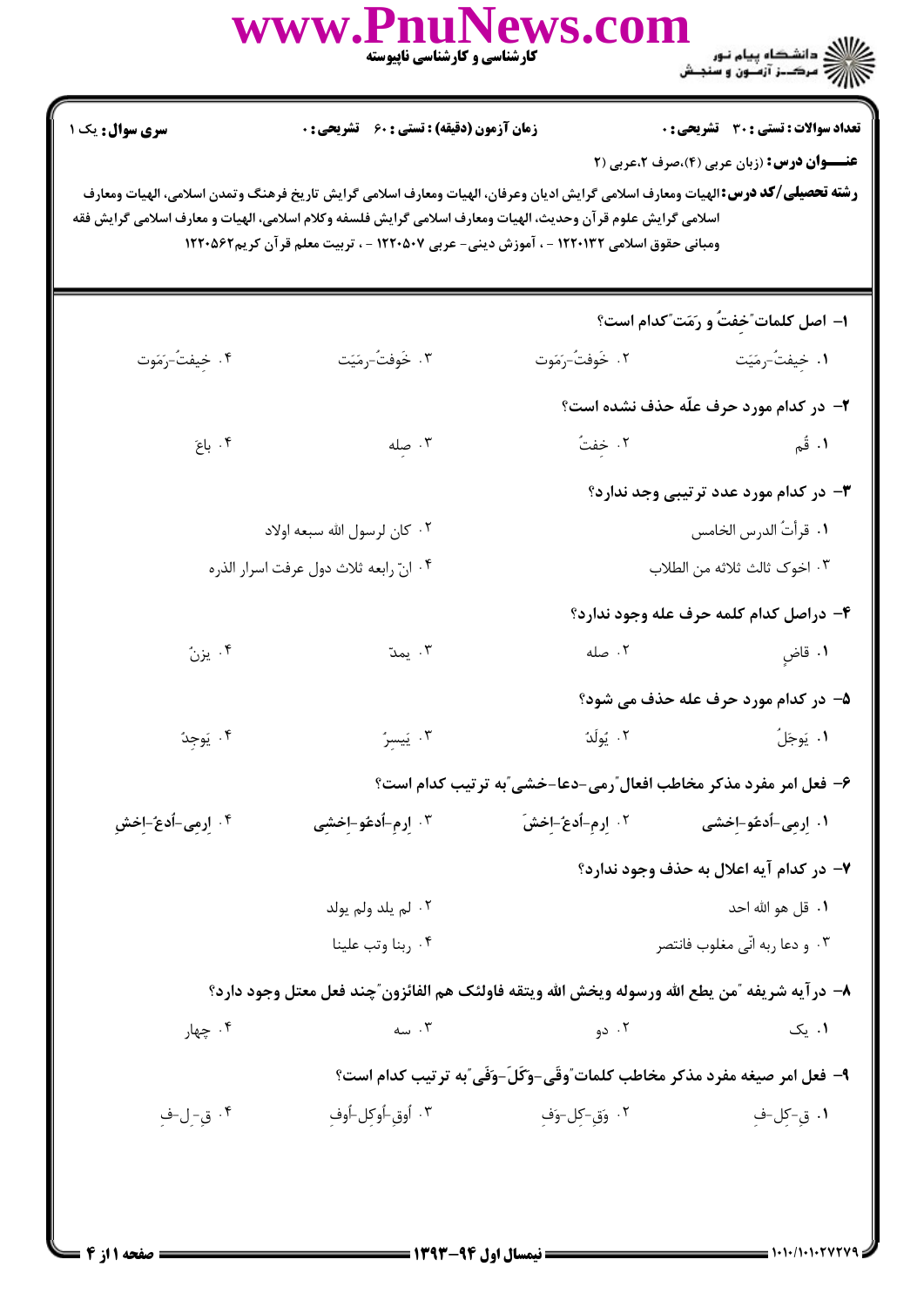|                                                                                                                                                                                                                                                                                                                                                                                                        | www.PnuNews.co                                     | <b>کارشناسی و کارشناسی ناپیوسته</b>                   |                                                         |  |  |  |
|--------------------------------------------------------------------------------------------------------------------------------------------------------------------------------------------------------------------------------------------------------------------------------------------------------------------------------------------------------------------------------------------------------|----------------------------------------------------|-------------------------------------------------------|---------------------------------------------------------|--|--|--|
| <b>سری سوال : ۱ یک</b>                                                                                                                                                                                                                                                                                                                                                                                 | <b>زمان آزمون (دقیقه) : تستی : 60 ٪ تشریحی : 0</b> |                                                       | <b>تعداد سوالات : تستی : 30 ٪ تشریحی : 0</b>            |  |  |  |
| <b>عنـــوان درس:</b> زبان عربی (۴)،صرف ۲،عربی (۲)<br><b>رشته تحصیلی/گد درس:</b> الهیات ومعارف اسلامی گرایش ادیان وعرفان، الهیات ومعارف اسلامی گرایش تاریخ فرهنگ وتمدن اسلامی، الهیات ومعارف<br>اسلامی گرایش علوم قرآن وحدیث، الهیات ومعارف اسلامی گرایش فلسفه وکلام اسلامی، الهیات و معارف اسلامی گرایش فقه<br>ومبانی حقوق اسلامی ۱۲۲۰۱۳۲ - ، آموزش دینی- عربی ۱۲۲۰۵۰۷ - ، تربیت معلم قرآن کریم۱۲۲۰۵۶۲ |                                                    |                                                       |                                                         |  |  |  |
|                                                                                                                                                                                                                                                                                                                                                                                                        |                                                    |                                                       | ∙ا– ترجمه كلمات ″وَثِقَ-وضَعَ-وسِنَ″به ترتيب كدام است؟  |  |  |  |
|                                                                                                                                                                                                                                                                                                                                                                                                        | ۰۲ اعتمادکرد-قرارداد-چرت زد                        |                                                       | ۰۱ سوق داد-قرارداد-بخشید                                |  |  |  |
|                                                                                                                                                                                                                                                                                                                                                                                                        | ۰۴ رها کرد-خوار کرد-چرت زد                         |                                                       | ۰۳ اطمینان کرد-توزیع کرد-چاق شد                         |  |  |  |
|                                                                                                                                                                                                                                                                                                                                                                                                        |                                                    | 11- عبارت "هو جعل حرف مكان آخر"تعريف كدام اصطلاح است؟ |                                                         |  |  |  |
| ۰۴ اعلال بالحذف                                                                                                                                                                                                                                                                                                                                                                                        | ٠٣ اعلال بالنقل                                    | ٠٢ اعلال بالتسكين                                     | ٠١ اعلال بالقلب                                         |  |  |  |
|                                                                                                                                                                                                                                                                                                                                                                                                        |                                                    |                                                       | ۱ <b>۲</b> – اصل کلمات "میراث ومیقات"به ترتیب کدام است؟ |  |  |  |
| ۴. وَرَثَ-مَقَتَ                                                                                                                                                                                                                                                                                                                                                                                       | ۴. وَرَثَ-وَقَتَ                                   | ٢. يَرَثَ-يَقَتَ                                      | ٠١ مَرَثَ-مَقَتَ                                        |  |  |  |
|                                                                                                                                                                                                                                                                                                                                                                                                        |                                                    |                                                       | ۱۳– عبارت صحیح را مشخص نمائید.                          |  |  |  |
| ۰۴ جاء ثلاث رجالاً                                                                                                                                                                                                                                                                                                                                                                                     | ٠٣ جاء ثلاثه رجال                                  | ٠٢ جاء ثلاثه رجل                                      | ٠١. جاء ثلاث رجالٍ                                      |  |  |  |
|                                                                                                                                                                                                                                                                                                                                                                                                        |                                                    |                                                       | ۱۴- صیغه مجهول افعال ّکاتب و شاهد آبه ترتیب کدام است؟   |  |  |  |
| ۰۴ كُتِبَ-شُهِدَ                                                                                                                                                                                                                                                                                                                                                                                       | ۰۳ كَايتِبَ-شَايهِدَ                               |                                                       | ١. كَاتِبَ-شَاهِدَ مستقدم من ٢. كُوتِبَ-شُوهِدَ         |  |  |  |
|                                                                                                                                                                                                                                                                                                                                                                                                        |                                                    |                                                       | ۱۵– اسم مفعول کلمات ؒرَضوَ و رَمَی ؒبه ترتیب چیست؟      |  |  |  |
| ۰۴ مَرضِي-مَرمِيِّ                                                                                                                                                                                                                                                                                                                                                                                     | ۰۳ مَرضى-مَرموى                                    | ۰۲ مَرضَى-مَرمَى                                      | ۰۱ مرضوی-مرموی                                          |  |  |  |
|                                                                                                                                                                                                                                                                                                                                                                                                        |                                                    |                                                       | ۱۶– اصل کلمات ؒانقیاد و عیاده ؒبه ترتیب کدام است؟       |  |  |  |
| ۴. نَقَدَ-عَيَدَ                                                                                                                                                                                                                                                                                                                                                                                       | ۰۳ نَقَدَ-عَوَدَ                                   | ٢. قَيَدَ-عَيَدَ                                      | 1. قَوَدَ-عَوَدَ                                        |  |  |  |
|                                                                                                                                                                                                                                                                                                                                                                                                        |                                                    |                                                       | 17- درکدام مورد حرکت حرف عله حذف می شود؟                |  |  |  |
| ۰۴ نظرتُ الى ظَبى                                                                                                                                                                                                                                                                                                                                                                                      | ۰۳ جاء القاضي                                      | ۰۲ هذا دَلو                                           | ۱. هذا ظَبی                                             |  |  |  |
|                                                                                                                                                                                                                                                                                                                                                                                                        |                                                    |                                                       | 1۸– در کدام کلمه اعلال بالنقل صورت گرفته است؟           |  |  |  |
| ۰۴ أهوَى                                                                                                                                                                                                                                                                                                                                                                                               | ۰۳ ماأبيَنَ                                        | ۰۲ قَاوَمَ                                            | ۰۱ يَبِيعُ                                              |  |  |  |
|                                                                                                                                                                                                                                                                                                                                                                                                        | 1۹− در کدام کلمه اعلال بالنقل جایز نیست؟           |                                                       |                                                         |  |  |  |
| ۰۴ قاوَمَ                                                                                                                                                                                                                                                                                                                                                                                              | ۰۳ مَقُول                                          | ۲. اَقامَ                                             | ۰۱ اقامَه                                               |  |  |  |
|                                                                                                                                                                                                                                                                                                                                                                                                        |                                                    |                                                       |                                                         |  |  |  |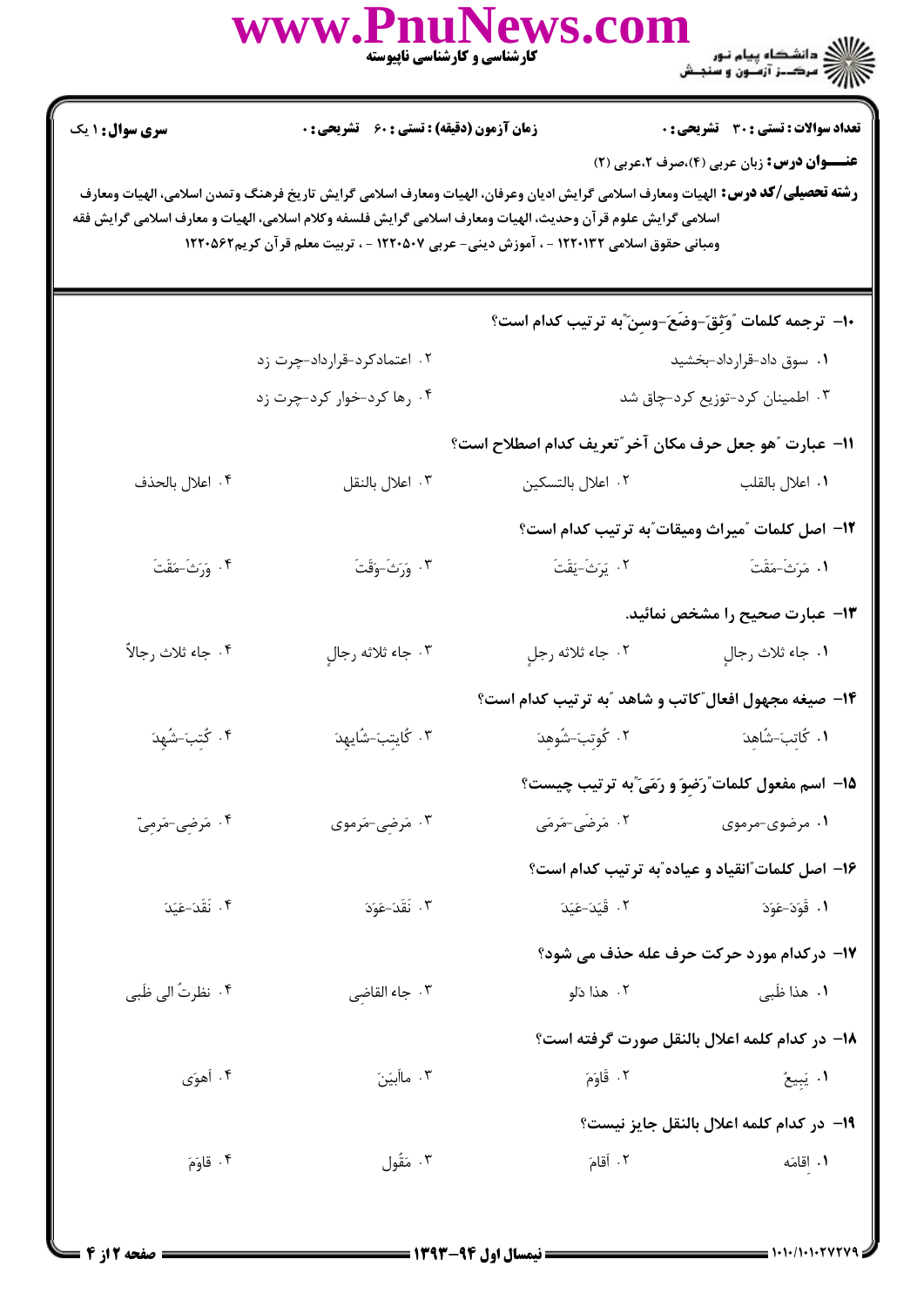|                                                                                                                                                                                                                                                                                                                                                                                                        | www.PnuNews.co<br>کارشناسی و کارشناسی ناپیوسته     |              | ے :<br>حکالات دانشگاہ پیام نور<br>حکالات مرکز آزمون و سنجش                                                                 |  |  |  |
|--------------------------------------------------------------------------------------------------------------------------------------------------------------------------------------------------------------------------------------------------------------------------------------------------------------------------------------------------------------------------------------------------------|----------------------------------------------------|--------------|----------------------------------------------------------------------------------------------------------------------------|--|--|--|
| <b>سری سوال : ۱ یک</b>                                                                                                                                                                                                                                                                                                                                                                                 | <b>زمان آزمون (دقیقه) : تستی : 60 ٪ تشریحی : 0</b> |              | تعداد سوالات : تستي : 30 ٪ تشريحي : 0                                                                                      |  |  |  |
| <b>عنـــوان درس:</b> زبان عربی (۴)،صرف ۲،عربی (۲)<br><b>رشته تحصیلی/کد درس:</b> الهیات ومعارف اسلامی گرایش ادیان وعرفان، الهیات ومعارف اسلامی گرایش تاریخ فرهنگ وتمدن اسلامی، الهیات ومعارف<br>اسلامی گرایش علوم قرآن وحدیث، الهیات ومعارف اسلامی گرایش فلسفه وکلام اسلامی، الهیات و معارف اسلامی گرایش فقه<br>ومبانی حقوق اسلامی ۱۲۲۰۱۳۲ - ، آموزش دینی- عربی ۱۲۲۰۵۰۷ - ، تربیت معلم قرآن کریم۱۲۲۰۵۶۲ |                                                    |              |                                                                                                                            |  |  |  |
|                                                                                                                                                                                                                                                                                                                                                                                                        |                                                    |              | <b>۲۰</b> در کدام مورد اعلال جایز است؟                                                                                     |  |  |  |
| ۰۴ مَقُول                                                                                                                                                                                                                                                                                                                                                                                              | ۰۳ مقول                                            | ۰۲ أحوّل     | ۰۱ أجوَّد                                                                                                                  |  |  |  |
|                                                                                                                                                                                                                                                                                                                                                                                                        |                                                    |              | اY−  اصل کلمات ؒاتّصال واضطراب ؒبه ترتیب کدام است؟                                                                         |  |  |  |
| ۰۴ وصل-وطرب                                                                                                                                                                                                                                                                                                                                                                                            | ۰۳ وصل-ضرب                                         | ۰۲ اصل-ضرب   | ۰۱ تصل-ضطرب                                                                                                                |  |  |  |
|                                                                                                                                                                                                                                                                                                                                                                                                        |                                                    |              | ٢٢- اصل كلمات "بائن وجائز"به ترتيب كدام است؟                                                                               |  |  |  |
| ۰۴ باون-جايز                                                                                                                                                                                                                                                                                                                                                                                           | ۰۳ باین-جاوز                                       | ۰۲ باون-جاوز | ۰۱ باین-جایز                                                                                                               |  |  |  |
|                                                                                                                                                                                                                                                                                                                                                                                                        |                                                    |              | ۲۳– درکدام کلمه ادغام جایز است؟                                                                                            |  |  |  |
| ۰۴ زادّ                                                                                                                                                                                                                                                                                                                                                                                                | ۰۳ لم يَمُدَّ                                      |              | ا عَض <sup>ّ</sup> مَنْ اللَّهُ عَضْ اللَّهُ عَضْ اللَّهُ عَضْ اللَّهُ عَضْ اللَّهُ عَلَيْهُ عَلَيْهُ مِنْ اللَّهَ اللَّهَ |  |  |  |
|                                                                                                                                                                                                                                                                                                                                                                                                        |                                                    |              | ۲۴- درکدام مورد ادغام ممتنع نیست؟                                                                                          |  |  |  |
| ۰۴ طَلَل                                                                                                                                                                                                                                                                                                                                                                                               | ۰۳ مَرَرتُ                                         |              | ا حَيِيَ مَسْرَرِ الْمُسْرِدِينَ مِنْ الْمُسْرِدِينَ مِنْ الْمُسْرِدِينَ مِنْ الْمُسْرِدِينَ مِنْ ا                        |  |  |  |
|                                                                                                                                                                                                                                                                                                                                                                                                        |                                                    |              | ۲۵– درکدام گزینه اسم جامد آمده است؟                                                                                        |  |  |  |
| ۰۴ صيغه مبالغه                                                                                                                                                                                                                                                                                                                                                                                         | ۰۳ اسم منسوب                                       | ۰۲ اسم زمان  | ۰۱ اسم تفضیل                                                                                                               |  |  |  |
|                                                                                                                                                                                                                                                                                                                                                                                                        |                                                    |              | ۲۶- از کدام فعل صفت مشبهه ساخته نمی شود؟                                                                                   |  |  |  |
| ۰۴ طَهر                                                                                                                                                                                                                                                                                                                                                                                                | ۰۳ شَرف                                            | ۰۲ نَصر      | ۰۱ جَمُل                                                                                                                   |  |  |  |
|                                                                                                                                                                                                                                                                                                                                                                                                        |                                                    |              | 77- دركدام گزينه صيغه مبالغه نيامده است؟                                                                                   |  |  |  |
| ۰۴ کريم                                                                                                                                                                                                                                                                                                                                                                                                | ۰۳ ظلوم                                            | ۰۲ مقدام     | ۰۱ علّامه                                                                                                                  |  |  |  |
|                                                                                                                                                                                                                                                                                                                                                                                                        |                                                    |              | ۲۸– درکدام آیه اسم تفضیل وجود ندارد؟                                                                                       |  |  |  |
|                                                                                                                                                                                                                                                                                                                                                                                                        | ٢ .   انّ شرّ الدوابّ عندالله الصمّ  البكم         |              | ٠١. هو الخالق البارئ المصور                                                                                                |  |  |  |
|                                                                                                                                                                                                                                                                                                                                                                                                        | ۰۴ والاخره خير وابقى                               |              | ٣. له الاسماء الحسنى                                                                                                       |  |  |  |
|                                                                                                                                                                                                                                                                                                                                                                                                        |                                                    |              | <b>۲۹</b> - در کدام آیه اسم زمان یا مکان وجود ندارد؟                                                                       |  |  |  |
| ٠٢ هو الذي انشأكم من نفس واحده                                                                                                                                                                                                                                                                                                                                                                         |                                                    |              | ٠١. فان الجنه هي المأوى                                                                                                    |  |  |  |
| ۰۴ وظنوا ان لا ملجأ من الله الّا اليه                                                                                                                                                                                                                                                                                                                                                                  |                                                    |              | ۰۳ فبئس مثوى المتكبرين                                                                                                     |  |  |  |